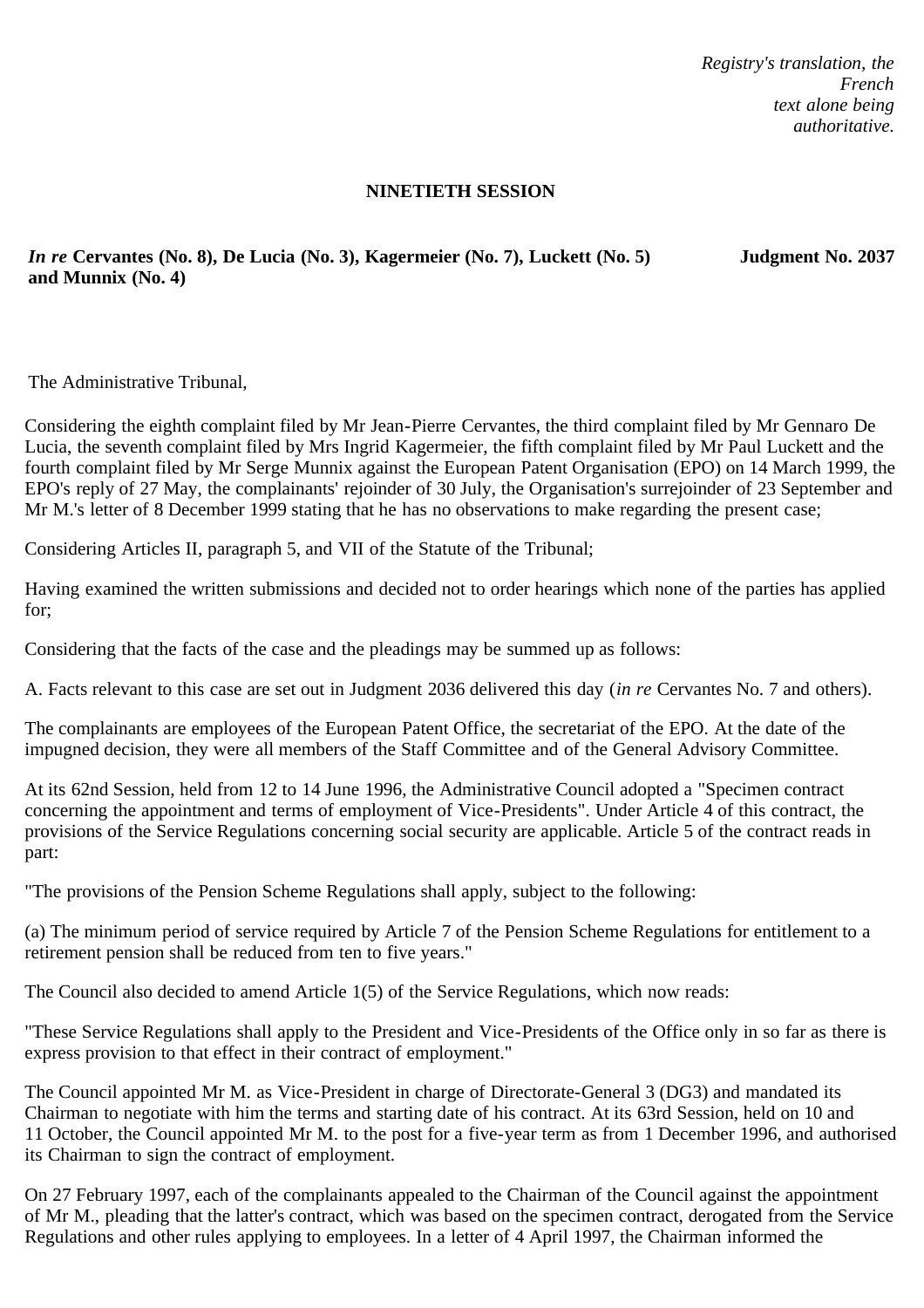complainants that he could not allow their appeals and that the matter had been referred to the Council's Appeals Committee. The Committee reported on 10 November 1998. It found the appeals time-barred and hence irreceivable, and recommended rejection. At its 73rd Session, held from 8 to 10 December, the Council unanimously decided to reject the appeals. Its Chairman so informed the complainants in a letter of 11 December 1998. That is the impugned decision.

B. The complainants contend that their complaints are receivable. The Appeals Committee regarded the decision of October 1996 to appoint Mr M. as the one adversely affecting them. But they disagree: that decision was not final and could not become so for as long as the Vice-President had not signed his contract and had not undergone the medical examination prescribed by Article 9 of the Service Regulations. The complainants assert that they did not become aware that Mr M. had actually taken up his duties until December 1996. Some learned at the 65th Session of the Council, held from 3 to 5 December - when he made his first public appearance as Vice-President - and others found out by reading *Gazette* No. 24/96 of 9 December. So those dates set off the time limits for appeal.

On the merits, they state that the decision to appoint Mr M. as Vice-President in charge of DG3 causes them injury. The terms of the specimen contract allow Vice-Presidents to draw a retirement pension and to benefit from the Organisation's health insurance scheme after a "considerably shorter" qualifying period than that required for other employees. The rates of contribution to the retirement pension and health insurance schemes have so far remained reasonable because the great majority of staff contribute for far longer than the minimum of ten years. By allowing more staff members to join the ranks of those not reaching or only just reaching the ten-year threshold, the Council is in fact making the whole staff bear the cost of a "special benefit" granted to only a few. The Organisation's next actuarial study will take account of the special benefits in reassessing contribution rates. The additional cost generated is "far from negligible" and the fact that each individual will bear only a small part of it does not make the Council's decision lawful. Indeed, the decision could constitute a "dangerous precedent" since more derogations could result in even higher contributions.

Moreover, the Administrative Council's decision is unlawful because it contravenes the principle of equality of treatment in that its sole purpose is to allow Mr M. to benefit from a retirement pension, to which he would not otherwise be entitled. His position does not warrant different treatment of that kind. The Pension Scheme Regulations in fact authorise an employee who has not fulfilled the prescribed qualifying period to draw a pension only in cases of what the complainants call "*force majeure*", for example invalidity. Lastly, they point out that the specimen contract should have been sent to the General Advisory Committee for an opinion in accordance with Article 38(3) of the Service Regulations.

The complainants ask the Tribunal to quash the Administrative Council's decision to appoint Mr M. to the post of Vice-President in charge of DG3 or, failing that, to rule that the additional cost the decision incurs for the retirement pension and health insurance schemes must be borne entirely by the Organisation's budget and not jointly financed by employees' contributions. They also claim moral injury in an amount of 1,000 German marks for every month that the Council refuses to withdraw its decision, and 5,000 marks in costs.

C. In its reply the EPO contends that the complaints are irreceivable. Insofar as they are impugning the establishment of individual employment conditions for Mr M., the complainants are challenging not the latter's contract but the adoption of the specimen contract. The internal appeals filed on 27 February 1997 were time-barred since all staff were informed of the adoption of the specimen contract on 17 June 1996 by Communiqué No. 8 issued by the President of the Office. Furthermore, the complainants should have challenged the specimen contract even though it was a general decision, because they knew it would never be applied to them individually.

Even supposing the complainants are impugning only the decision to appoint Mr M., their appeals are still timebarred. That decision was taken in October 1996 at the Council's 63rd Session, which some of the complainants attended as staff representatives, and was announced to the entire staff in the President's Communiqué No. 9 of 18 October 1996. The statutory three-month time limit was therefore exceeded.

The appointment of Mr M. was not conditional. The President of the Office had already come to an agreement with the chosen candidate and the Council had authorised its Chairman to sign the contract with him. So there was no doubt as to the finalisation of the contract.

The EPO states that the injury alleged by the complainants is "purely hypothetical", so the complaints are irreceivable on that score too.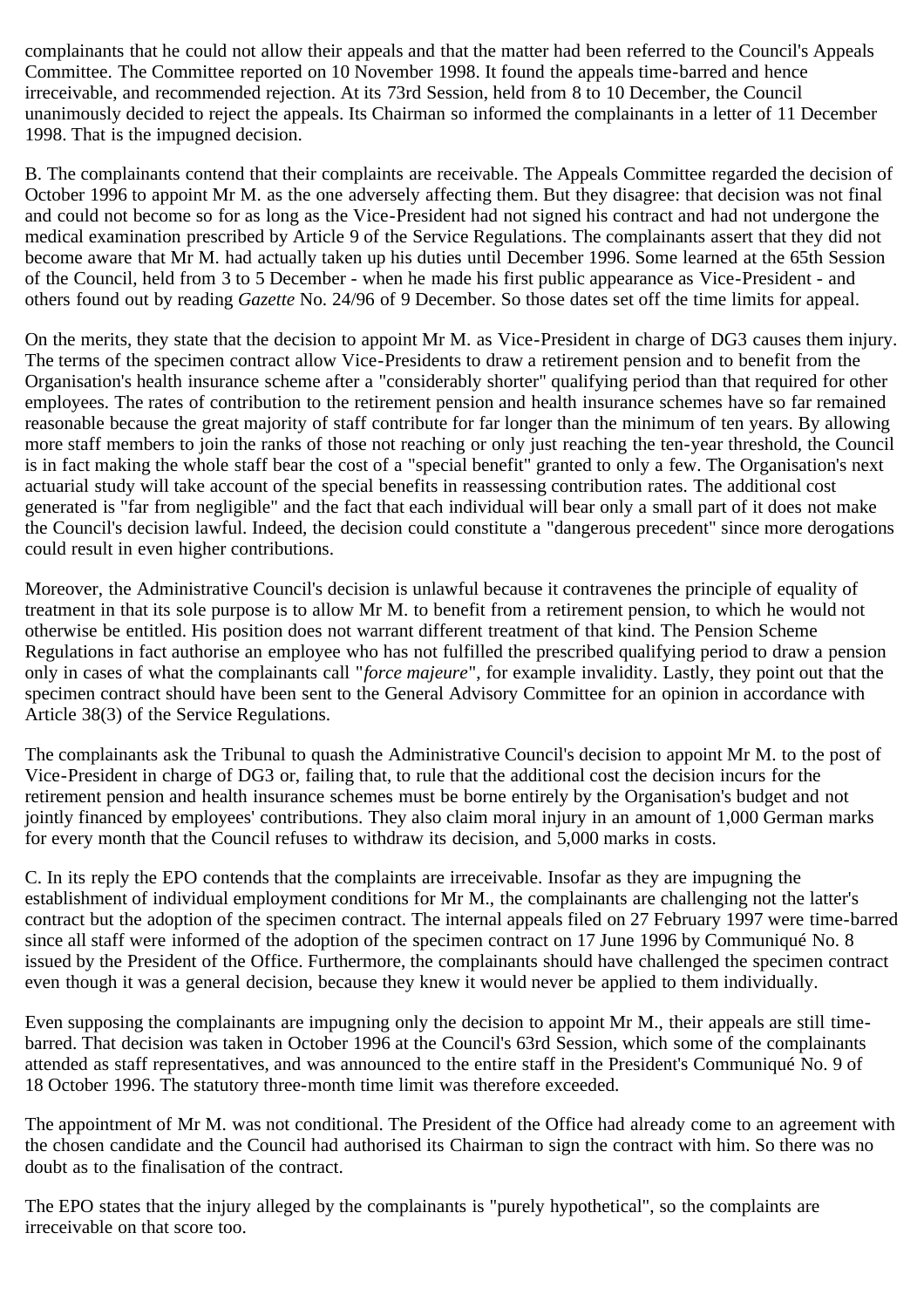In subsidiary pleas, the Organisation contends that the decision to set a minimum qualifying period of five years for entitlement to a retirement pension is not in breach of equal treatment because the complainants and Vice-Presidents are in different positions in fact and in law. In view of the relatively short length of Vice-Presidents' contracts, it is logical to reduce the qualifying period. By contesting the distribution among all staff members of the cost of the benefits granted to Vice-Presidents, the complainants are seeking to call into question the principle of solidarity which underpins pension and health insurance schemes. The qualifying period has been shortened only for Vice-Presidents, of whom there are five. So the effect on contributions can only be infinitesimal, particularly as Mr M. is the only Vice-President who is not a permanent employee. The Organisation adds that it is presently recruiting a significant number of young examiners, which is bound to have a positive effect on the financial balance of the above schemes.

The EPO explains that Article 38 of the Service Regulations is immaterial here. Under the terms of the European Patent Convention, the Administrative Council is competent to decide on all matters relating to the conditions of employment of staff. It also has sole competence for the appointment of Vice-Presidents, the President being merely consulted. Consequently, not having the authority to initiate, the President may not refer matters to the General Advisory Committee. Furthermore, in deciding not to apply Article 38 to the specimen contract, the Council was simply implementing the amendment it made to Article 1(5) of the Staff Regulations. Besides, even supposing Article 38 did apply, none of the instances listed in its paragraph 3 would be pertinent in this case.

D. In their rejoinder the complainants point out that the existence and extent of the injury are issues of substance and not of receivability. They argue that they could not have impugned the specimen contract since it was a regulatory measure taken by the Council. Precedent has it that such decisions may be challenged only by way of exception, that is by appealing against an individual decision which causes them injury. Such is the case here.

The principle of solidarity may warrant different treatment, for example, where the difference arises from a staff member's social or family situation, but not where it is based on political considerations. Moreover, the recruitment of more young examiners does not justify causing injury to each individual employee.

E. In its surrejoinder the Organisation asserts that the existence of injury is a prerequisite for receivability. Citing the case law it contends that the complainants have failed to demonstrate that the decision under challenge impaired the rights and safeguards which they consider their status confers on them. It adds that payment of a retirement pension to Vice-Presidents at the end of their five-year contract is no more than a possibility "depending on the choice of those concerned", and that continued membership of the health insurance scheme is contingent on that choice. Thus, the alleged negative consequences for the retirement pension and health insurance schemes will not materialise unless Mr M. leaves his post before completing ten years of service.

## CONSIDERATIONS

1. Until 1996 the Vice-Presidents of the European Patent Office were appointed informally by the Administrative Council after consultation of the President of the Office (Article 11 of the European Patent Convention). They used also to be permanent employees. But as the Organisation grew and the duties of Vice-Presidents became "highly political" the EPO decided to recruit them on a contractual basis. Accordingly, at its 62nd Session, held in June 1996, the Council adopted a "specimen contract" for their appointment. It also amended Article 1(5) of the Service Regulations by introducing a new rule whereby the Service Regulations would apply to the Vice-Presidents only insofar as their contract expressly said so. At that session, the Council also appointed Mr M. as Vice-President in charge of DG3 and mandated its Chairman to negotiate the terms of his contract with him.

In October 1996 at its 63rd Session, the Council noted that Mr M. had agreed the terms of his contract with the President of the Office and the Council Chairman, and appointed him for five years as from of 1 December 1996, authorising the Chairman to sign the contract. The appointment was notified to the staff by the President's Communiqué No. 9 of 18 October 1996, and by a Staff Committee information document of 17 October 1996.

Although the written contract has not been produced, it is not disputed that it contains a clause - taken from the specimen contract - allowing Mr M. to acquire the right to a retirement pension after only five years of service, whereas Article 7 of the Pension Scheme Regulations requires a minimum of ten years of service for permanent employees.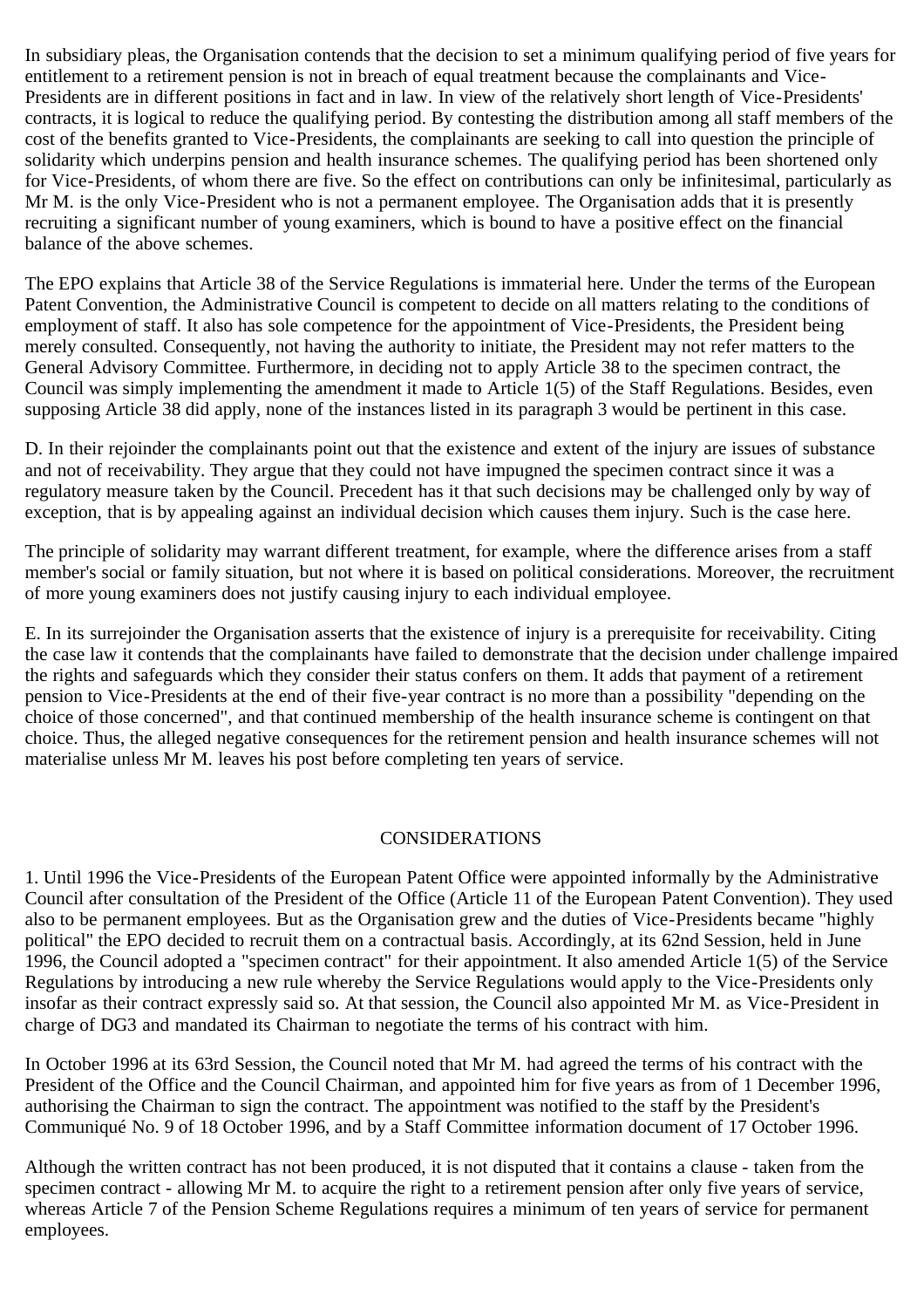At its 65th Session, held in December 1996, the Council adopted "Guidelines" on the recruitment of Vice-Presidents. The staff representatives who attended the session were able to observe that Mr M. was present and had therefore taken up his post.

2. The gist of the complaints is that the clause in the specimen contract entitling new Vice-Presidents to a retirement pension after only five years of service gives them an advantage which the permanent employees will ultimately pay for since they co-finance the pension scheme. The Organisation doubts the likelihood of such additional costs.

There is no need to determine whether the decision to appoint Mr M. has already caused the complainants injury or whether they should, if necessary, claim at some later date that they have suffered material injury.

That issue may remain unresolved since the complaints are in any case irreceivable.

3. For a complaint to be receivable all means of internal appeal must have been exhausted (Article VII(1) of the Statute of the Tribunal). That requirement presupposes that such appeals were timely.

The Appeals Committee of the Council considered that the appeals of 27 February 1997 against the appointment of Mr M. were not introduced within the time limit of three months prescribed by Article 108(2) of the Service Regulations, which starts to run "on the date of publication, display or notification of the act appealed" (Article 108(3) of the Service Regulations). The Committee found that the complainants had been informed of the appointment at the 63rd Session of Council, on 10 and 11 October 1996, or at the latest on 18 October 1996 by the President's Communiqué No. 9. The complainants maintain that they did not become aware that Mr M. had actually taken up office until the 65th Session of the Council, held from 3 to 5 December 1996, which he attended, or until they read the *Gazette* of 9 December 1996. Before then, they say, the appointment of Mr M. was not final, since he had yet to sign the EPO's proposed contract and satisfy the conditions for appointment set in Articles 8 and 9 of the Service Regulations.

When what is challenged is a contract between an organisation and a future employee, the act which may be impugned is the contract as communicated by the organisation, irrespective of the possibilities open to the contracting parties to appeal internally - such as a medical examination still to be undergone (see Judgment 1964, *in re* Liaci in this connection). Legal certainty requires communications from an organisation to be reliable so that all concerned know when the time limit for an appeal starts to run. This is all the more important when the organisation is not bound to reveal the exact content of the contract.

In this instance, after the Council's 62nd Session, the President of the Office issued Communiqué No. 8, which says:

"The Administrative Council has ... designated [Mr M.] ... as the next Vice-President in charge of DG3. I have been mandated to negotiate the terms of his contract with him to allow its approval at the Council session next October ..."

Having reached an agreement on the terms with the President of the Office and Mr M., at the 63rd Session the Chairman of the Council proposed that the Council appoint Mr M. and he sought its permission to sign the contract of employment.

The appointment was notified to all staff by the President's Communiqué No. 9 of 18 October 1996. The Staff Committee's information document of 17 October 1996 confirmed it:

"The Council confirmed the appointment of [Mr M.] ... as Vice-President of DG3, an appointment which it had been proposed, at the June Session, to finalise after he had agreed on the details of his contract (unpublished) with the Chairman of the Council."

The Organisation thus gave official notification that it had reached an agreement with Mr M. on the terms of his contract. Besides, the staff already knew of the specimen contract for the appointment of Vice-Presidents, particularly the clause setting a five-year qualifying period for a retirement pension. They were therefore in a position to act within the time limit.